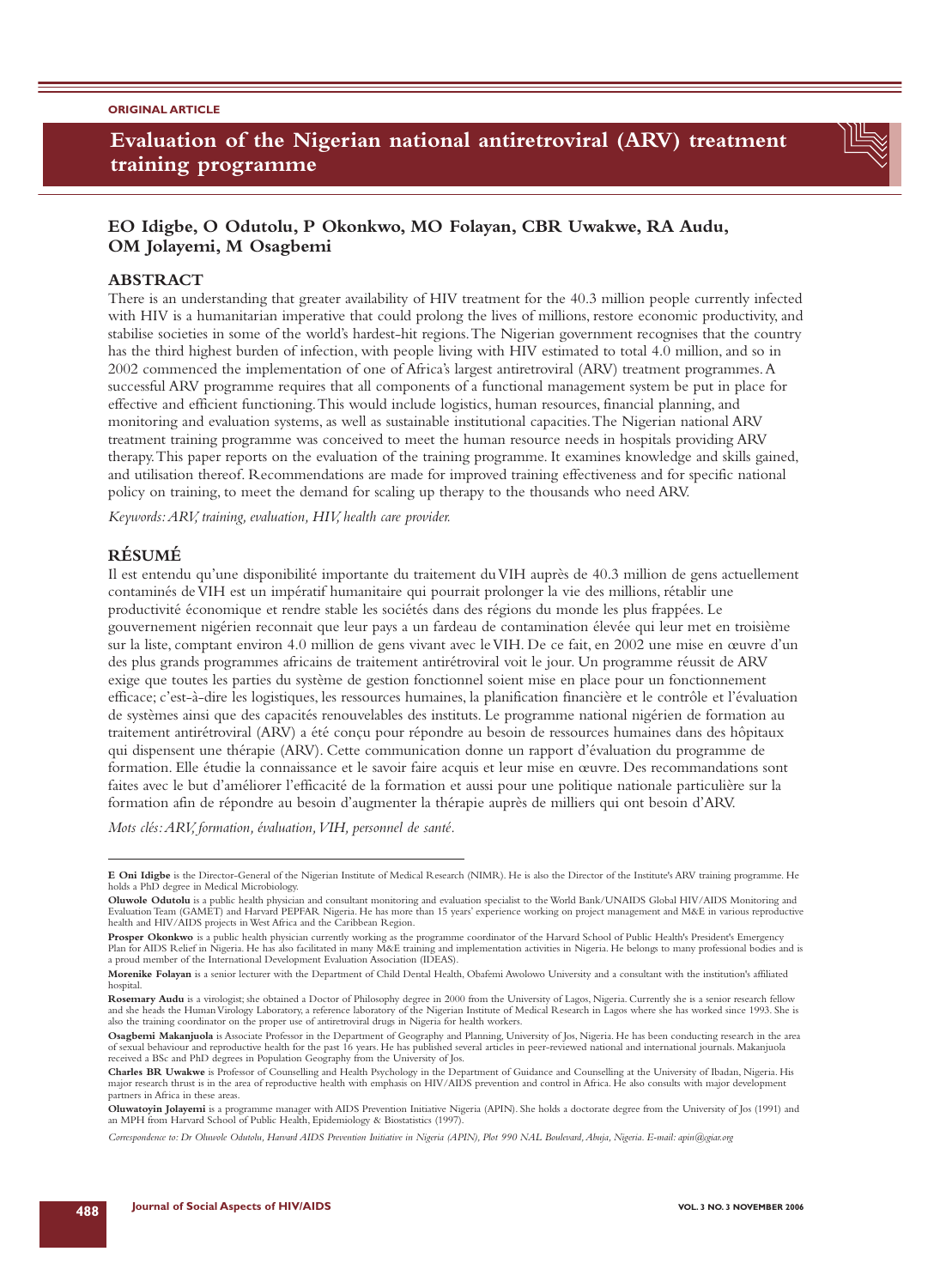

## **INTRODUCTION**

In 2005, the total number of people living with the human immunodeficiency virus (HIV) reached its highest level: an estimated 40.3 million (36.7 - 45.3) people are now living with the virus (UNAIDS/ WHO, 2005). Sub-Saharan Africa remains the hardesthit with 25.8 million living with HIV. Currently an estimated 4.0 million Nigerians have become infected with HIV, thus representing roughly one-tenth of the worldwide pandemic and the world's third largest disease burden.The Federal Ministry of Health (FMOH) nationwide surveys among women attending antenatal clinics indicate that HIV prevalence has steadily increased from 1.8% in 1991, to 3.8% in 1993, 4.5% in 1995, 5.4% in 1999, 5.8% in 2001 and 5.0% in 2003 (FMOH, 2004).These national prevalence figures mask serious epidemics at the zonal and state levels. With the current prevalence of 5% and infection rates in some parts of the country as high as 12%, Nigeria is in the midst of a potential crisis, facing the real possibility of rates escalating to levels seen in southern Africa, unless treatment and prevention activities are greatly enhanced.

The imperative to address treatment for HIV/AIDS in developing countries has become more urgent as the burden of AIDS mortality has shifted to the poorest and most marginalised segments of the globe (Carmody *et al.*, 2003). Fortunately, there is increasing access to HIV treatment and care in these developing countries (Global HIV Prevention Working Group, 2004). Governments, international agencies (GFATM, World Bank, US government etc.), drug manufacturers, and private organisations are mobilising to substantially increase access to life-prolonging antiretroviral therapy (ART).There is the understanding that greater availability of HIV treatment for the 40.3 million people currently infected with HIV is a humanitarian imperative that could prolong the lives of millions, restore economic productivity, and stabilise societies in some of the world's hardest-hit regions (Global HIV Prevention Working Group, 2004).The WHO and UNAIDS global target of having 3 million people on ART by 2005 has spurred the Global Fund and the President's Emergency Plan for AIDS Relief (PEPFAR) initiative of the US government into making provision for treating 700 000 people and delivering ART to 2 million people by 2007. In June 2005, UNAIDS indicated that these 'advances present an opportunity to intensify efforts and increase the

momentum towards universal access to prevention, treatment and care for all countries affected by AIDS (UNAIDS/WHO, 2005).A policy paper on this has since been endorsed by the UNAIDS governing board and twelve policy actions that would be needed to ensure universal access were enunciated.

The Nigerian government also recognised that the country has the third highest burden of infection, with people living with HIV estimated to be 4 million, and in 2002 commenced the implementation of one of Africa's largest antiretroviral (ARV) treatment programmes.The ART programme was commenced nationwide in 2002 in university teaching hospitals in 25 centres.The centres initially offered treatment based on a triple therapy combination of generic nevirapine, lamivudine and stavudine.The cost of drugs was highly subsidised at \$8 per patient per month. However, the patients bear the cost of laboratory investigations.The situation has improved with the drugs now free, and the support from PEPFAR, Global Fund and the host government has also made laboratory investigation free. There is also a wider array of first- and second-line drugs as well as drugs for salvage therapy. Resistance studies are being done with the help of Harvard University programme in Nigeria. By now over 80 centres provide ARV to people living with HIV and AIDS (PLWHA) and close to 100 000 PLWHA are on treatment.

But the programme must overcome substantial obstacles, which include the near collapse of health infrastructures, lack of logistic management systems, inadequate data for planning and projections, and more critically the need to recruit and train tens of thousands of health care workers. More specifically, a successful ARV programme requires that all components of a functional management system be put in place for effective and efficient functioning.This would include logistics, human resources, financial planning, and monitoring and evaluation systems, as well as sustainable institutional capacities.

A truly functional management system is particularly important in ARV programmes, for many reasons. ARVs are very complex and potentially dangerous drugs that need to be administered and monitored very carefully.They are also drugs that once the patient starts, he/she has to take for life.Added to this, is the fact that the drugs are given in many different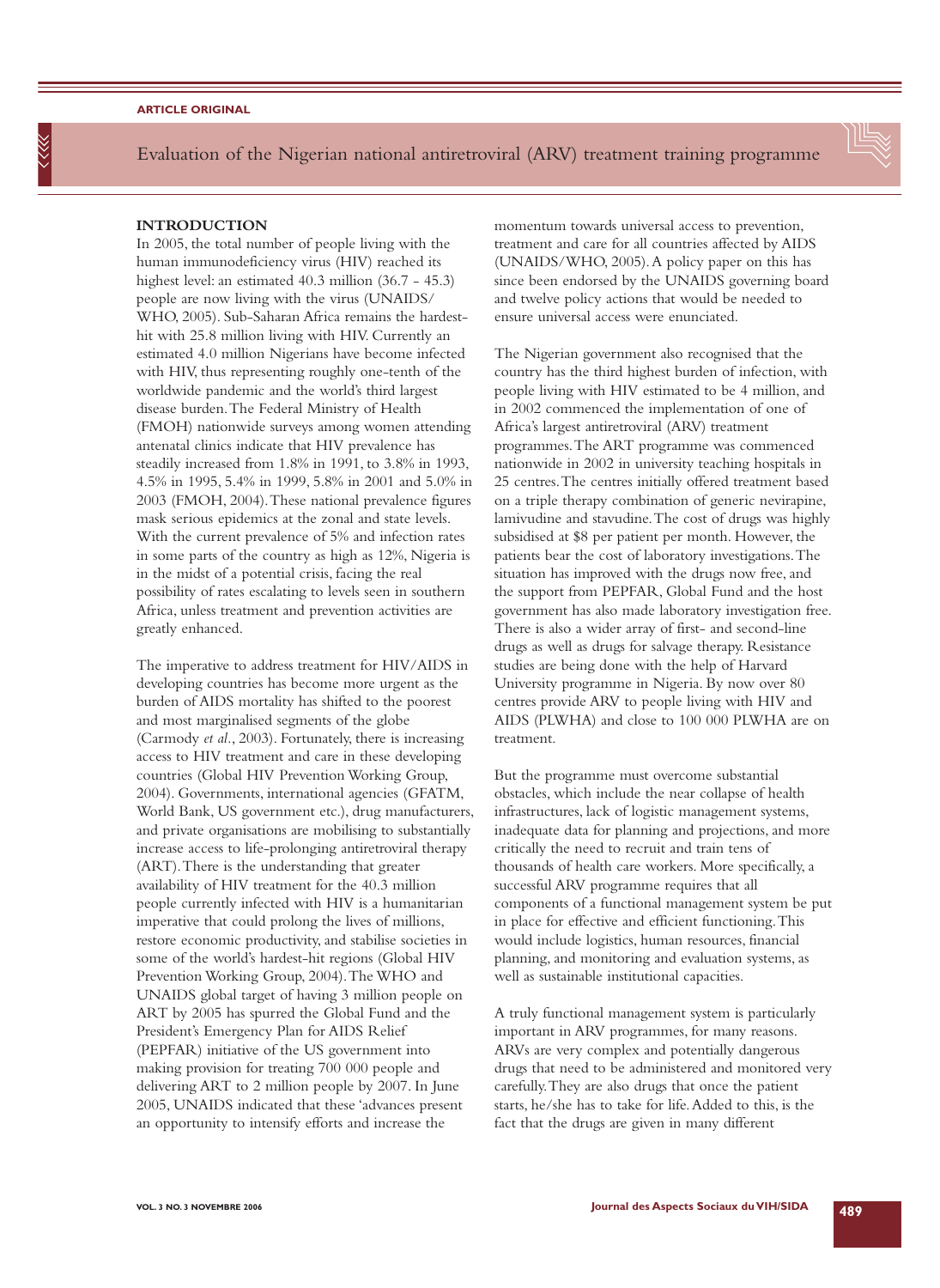Evaluation of the Nigerian national antiretroviral (ARV) treatment training programme

combinations there are first-line, second-line and salvage drugs.There is no doubt that these drugs have revolutionised the management and care of HIV/AIDS patients, and every effort must be made to preserve the efficacy of these drugs (FMOH, 2004; WHO, 2004; Kombe, David & Nwagbara, 2004).

It is imperative that health workers should be very knowledgeable and skilled in all the components of an effective ART programme.There is evidence that even if drugs were made affordable, the main barriers to access would be lack of an adequate health care delivery system, and a key component of a functional health care system is the human resource base (WHO, 2004). For an effective and comprehensive HIV/AIDS management programme, well-trained and motivated personnel are important.Thus a reliable network of a critical mass of physicians, mid-level health care providers, laboratory scientists, community health workers, adequate laboratory facilities for measuring viral load and CD4 T-cell counts, as well as facilities for monitoring drug resistance are absolute requirements for the successful implementation of any ART programme (Fujiwara, Clevenbergh & Diodlo, 2005). Hence the Nigerian national ARV treatment training programme was instituted at the Nigeria Institute of Medical Research (NIMR).

The national training programme introduces health workers in Nigeria (physicians, pharmacists, nurses, counsellors and laboratory scientists) to the basics of HIV/AIDS, as well as training on the management of patients on ARV therapy. Physicians, pharmacists, nurses and counsellors were trained in separate professionspecific groups using the same eight-module training manual over a period of 4 days: two modules were taught per day.The eight modules taught were: overview of HIV/AIDS; assessment of patients; who should be offered ART; strategies for HAART; comprehensive care and support; opportunistic infections; special circumstances; and the future of HIV/AIDS control.The laboratory scientists also had a similarly structured training using a group-specific training manual.

The first session of each day was dedicated to didactic teaching by consultants who were specialists in the subject field.The teaching made use of developed training kits, thereby ensuring some degree of consistency in information exchange between each

trained batch.The second session of each day was dedicated to skills building, wherein participants shared experiences and interacted in groups, undertook practical sessions or visits to ART sites. On the fourth day, all participants developed a work plan for effecting identified necessary changes in their various institutions.

A team of trainees were always invited from each identified institution across the country for each batch of training.Trainees were invited from both the public and private health sectors, which were either providing ART services or had the potential to provide ART services.Those that were identified to have the potential to provide services were institutions identified to refer patients to ART service providing institutions. A cycle of three trainings were conducted each year.A minimum of 50 persons per each professional cadre were trained during each cycle.

The thrust of the programme was to develop and enhance clinical capacities for HIV/AIDS care and support programmes in the country.This was to be achieved through the development of a critical mass of clinicians and other health workers with adequate knowledge on the use of antiretroviral drugs in the clinical management of HIV infections.The programme was initially supported financially and technically by the Harvard AIDS Prevention Initiative in Nigeria (APIN). By December 2003, a training module was developed and the actual training commenced in February 2004. By the end of November 2005, 1 390 health personnel had been trained.The number included 365 physicians, 123 pharmacists, 610 nurses/counsellors, 216 laboratory scientists, and 77 medical records officers from 81 ART implementing centres in the country.

This paper is based on the evaluation of the programme. It reports on the effectiveness of the programme, achievements and lessons learned. It makes recommendations for scaling up the programme and increasing the effectiveness of the training institution. It also recommends the need for a comprehensive national policy for training to build human capacity for HIV/AIDS programming.

# **METHODOLOGY Target population**

These were doctors, nurses, counsellors, laboratory scientists and pharmacists. Others included heads of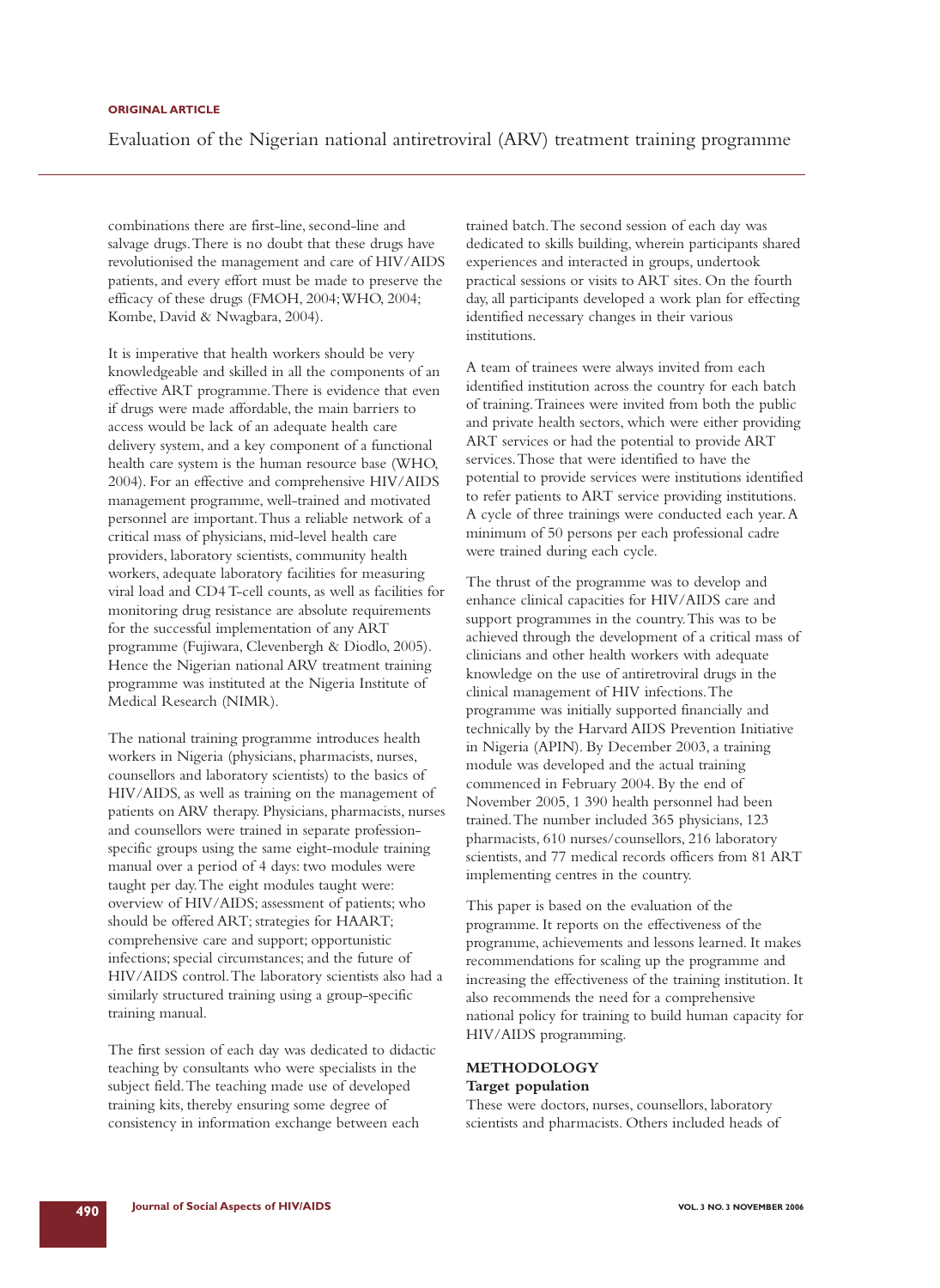Evaluation of the Nigerian national antiretroviral (ARV) treatment training programme

ARV departments, and HIV/AIDS patients or clients in institutions where health workers had been trained, in the case of the study population, and from those where no training had taken place for the controls.

## **Study design**

This was a cross-sectional descriptive study of respondents sampled as described in the next section, to assess the effectiveness of the national ARV training programme in Nigeria.

#### **Sampling procedure**

The multi-stage random sampling technique was adopted to select a sample population from the participants of the national ARV training programmes. The sampling procedure was stratified by profession, public/private health care facility and region of the country, to assure representation. Individuals were randomly selected from resulting frames.The sample size was 139 out of a pool of 1 390 trained personnel (10%). Provision was made for attrition and a total of 147 people were interviewed, consisting of 36 doctors, 19 pharmacists, 43 nurses, 34 laboratory scientists and 15 counsellors.

# **Data collection instruments**

Data for this study were obtained through the following sources:

*Questionnaire survey with sampled participants:* Two questionnaires were administered to the respondents. The first was the same post-test questionnaire used at the end of the training, and the purpose was to assess how much knowledge participants had retained 6 - 9 months after training.The same post-test questionnaire was also administered to a smaller comparison group of untrained health personnel from institutions where no personnel had benefited from the NIMR organised trainings.This was a proxy measurement of any benefit from training, since we could not implement a strict quasi-experimental study for logistic and ethical reasons.The second instrument assessed the participants' perception and rating of the content and process of training, with provision for making recommendations to improve future training sessions.

*Questionnaire survey with clients at service delivery point:* This client exit questionnaire sought to assess clients' perceptions regarding quality of care.A section of the questionnaire specifically sought their impressions of

the quality of service before and after the period in which staff received training.They were also asked to adjudge which personnel provided outstanding care services and the reasons for their judgment.This section of the questionnaire was included to help assess if trained personnel within the ART centres had improved their skills, and consequently affected the quality of service delivery at the centre.The evaluator administered the questionnaire to 6 consecutive clients attending an ART service providing institution within each geopolitical zone.The inclusion criterion for clients in the survey was that clients had been accessing ART services at the centre since 2003.The evaluator recorded the responses of all clients on the questionnaire, in view of the possibility of a number of clients not being able to read and write.

*In-depth interviews with heads of ARV departments:* This interview obtained the views of the head of unit of an ART service institution in each geopolitical zone.The ART service site was the same as the institution in which service recipients were surveyed on the quality of service delivery noted above. Using a structured questionnaire guide, the head of unit of the ART centre was interviewed on the entire management system of the programme with a view to determining the institutional strengths and weaknesses, and how they might affect the optimal performance of the trained health workers.The questions include describing the criteria and process (by whom and how) by which participants were selected for participation in the training programme and its appropriateness, the observed impact of the training the quality of service delivery in the institution, and possible identified limiting factors on impact.

*Focus group discussions:* One focus group discussion (FGD) was conducted in each zone to further explore participants' perceptions of the training and its effect on their skills and the quality of services in the ARV clinics. Each geopolitical zone has 6 states. Focus group discussions were organised in a state within each geopolitical zone that had the largest number of sampled trainees.Where the number of trainees within a state was less than 12, other trainees from not too distant states were invited to join the focus group discussion sessions. Each FGD group was composed of trainees representative of all professional cadres. Information obtained helped to strengthen quantitative data from the surveys.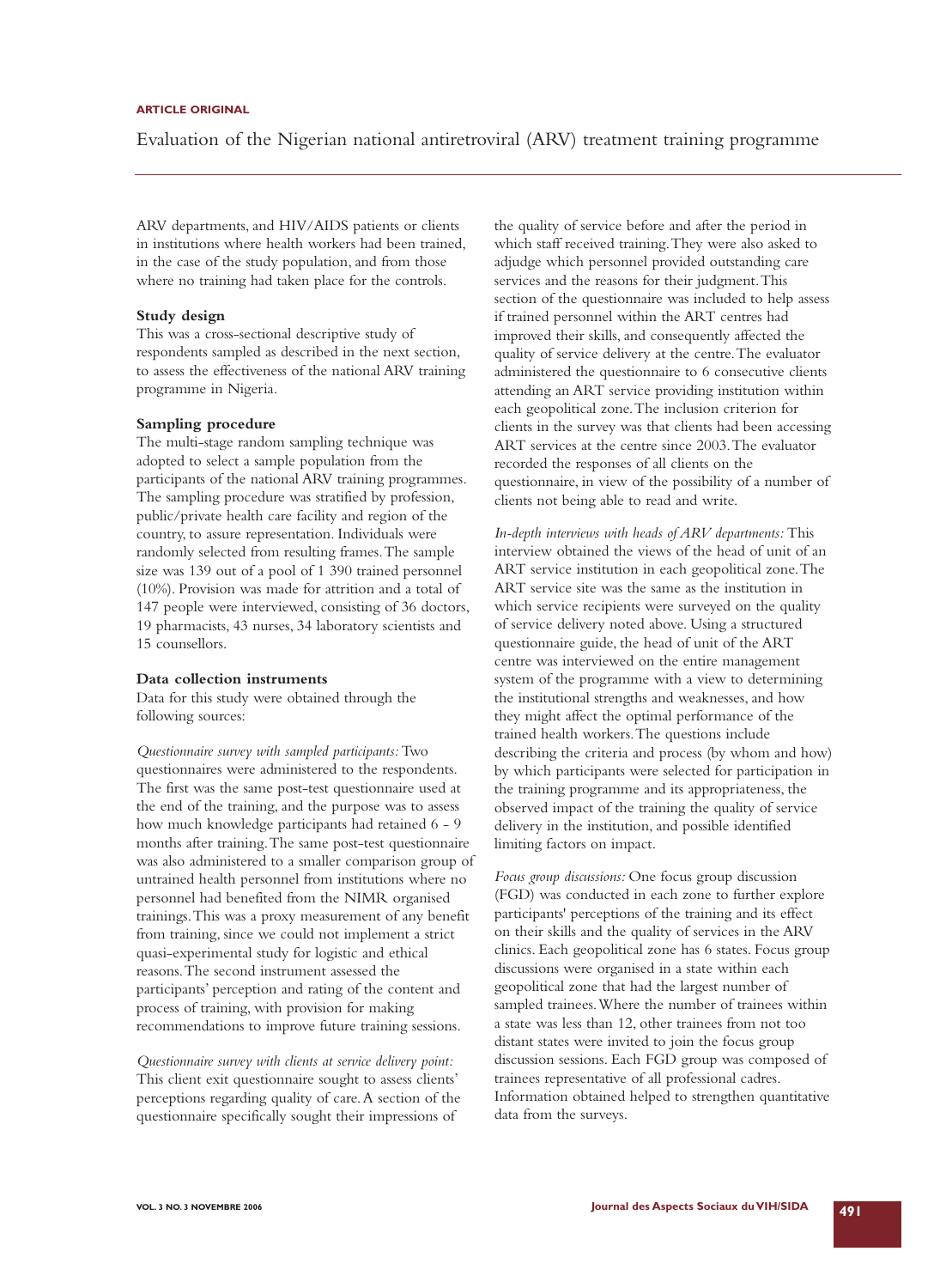Evaluation of the Nigerian national antiretroviral (ARV) treatment training programme

*Observations of activities at service delivery points:* Tools employed included a health facility inventory checklist for drugs, laboratory, human resources and supplies.

## **Data management and analysis**

The developed evaluation questionnaires were pilot tested for comprehension and clarity.All ambiguities in the questionnaires were then corrected before they were used on the selected sample. Data generated from both the qualitative and quantitative methods were used to complement each other and to throw more light on the study objectives.The data analysis exercise was computer aided, using Excel, EPI INFO 3.2 and Ethnograph version 5.Analysis of qualitative data involved the analysis of the transcripts individually and collectively to identify major opinions and attitudes expressed by individuals and groups. Code words were developed from a list obtained from the different interview guides. Final review of all qualitative data was undertaken to describe findings and these helped to complement quantitative data, enabling more informed conclusions.

Variable transformation was done for many of the responses in the form of ranking and the specific transformations for different variables will be explained with the results as indicated.

## **Study limitations**

This study had a number of limitations, which included:

- A formative evaluation was not conducted and no specific M&E framework was developed at the beginning of the project.The result was that some of the baseline information needed for comparison was not available.Again, targets of what constituted success were not set from the beginning.This could be explained by the fact that there was a great urgency to start the training if patients already on ARVs were to benefit from quality care.
- Detailed analysis of the pre- and post-test differences was not possible because some of the pre-test results could not be found.We believe that this was partly overcome by the use of the many other quantitative and qualitative data derived from this study.
- A truly quasi-experimental study could not be undertaken partly for the reasons discussed above and also due to logistic and ethical considerations.
- Rigorous quantitative analysis of the data to determine changes could not be performed, as there

was no way to tackle the issue of confounding variables.

The use of several quantitative and qualitative methods was however an advantage, and a deliberate effort was made to use the combination of these data to corroborate evidence of change and sometimes even attribute the observed change to the training programme. Despite these obvious limitations, it is believed that the results and recommendations of this evaluation should be useful as guidelines in planning and developing future national ARV training.

## **RESULTS**

The findings below were extracted from a larger data set specifically to answer the evaluation questions raised above.

## **Demographic information**

## *Sex of participants*

The sex distribution of selected participants for the evaluation is presented in Fig. 1.There were 73 men and 68 women representing 51% and 49% of the sampled respondents respectively.Thus, both males and females were almost equally represented in the training.



#### *Age distribution of participants*

Fig. 2 presents information on the age distribution of the sampled participants.The majority (48%) fell within the age group 35 - 44 years, while those who were younger than or equal to 34 years and those who were 45 years and older represent 26% each.

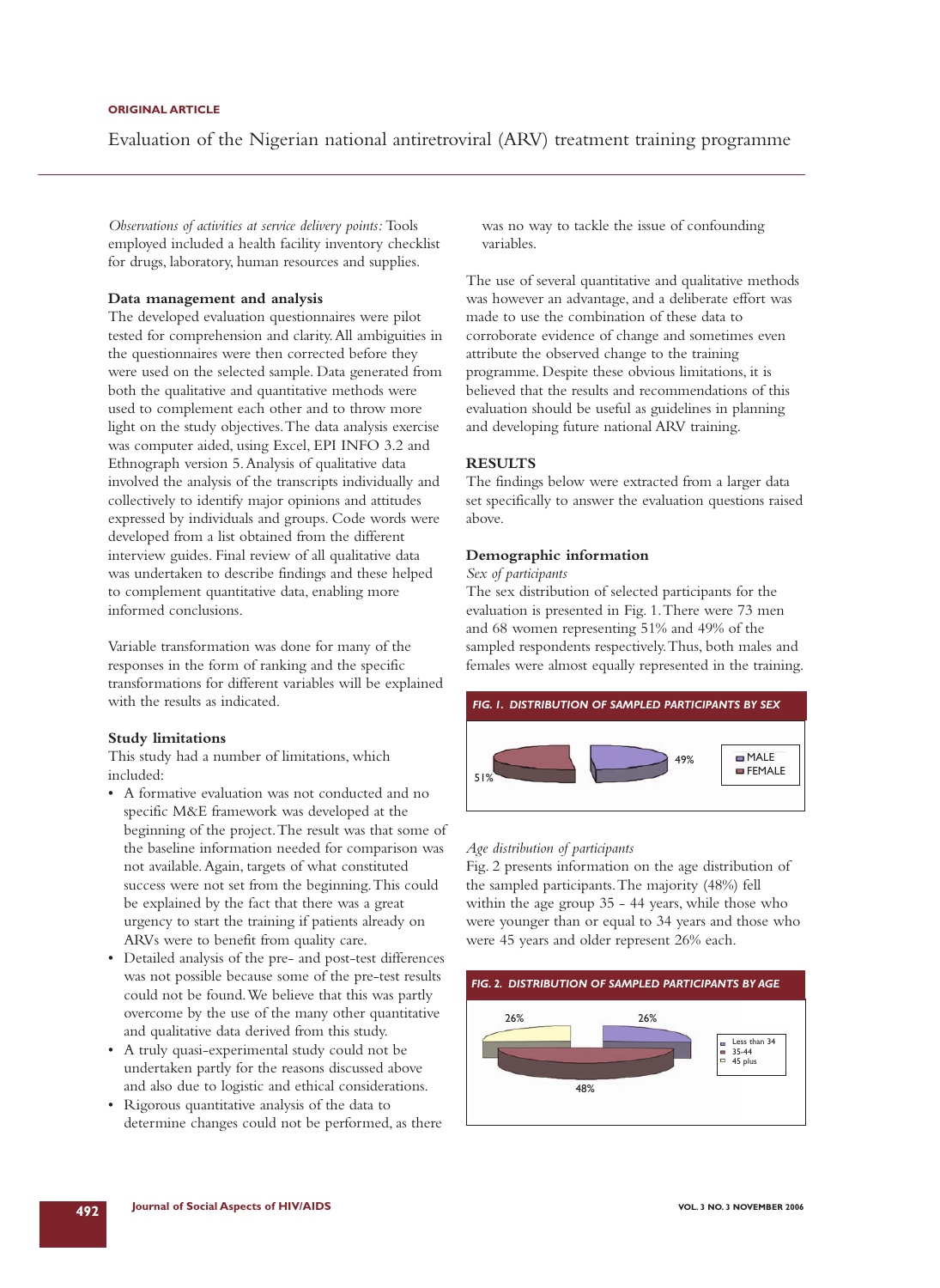Evaluation of the Nigerian national antiretroviral (ARV) treatment training programme

#### *Professional categories*

About one third of the participants were nurses (30%). Slightly less than one quarter were doctors or laboratory scientists, while pharmacists and counsellors accounted for 13% and 9.6% of the sampled participants respectively (see Fig.3).



## **Knowledge gained and skills utilisation**

*Perceived increase in knowledge and skills*

Fig. 4 presents information on how participants rated the degree to which their exposure to the training increased their knowledge.About 68% of the participants noted that the training provided an average increase in their knowledge of ARVs, while a total of 93.7% noted an average to high increase in knowledge. The highest rating came form laboratory scientists (93.7%), while the lowest came from doctors (67.7%).



The perception observed in Fig. 4 was supported by qualitative information. Reports from focus group discussions noted that:

*I gained more knowledge in this AFB test. Before I had problem with rating it, like I used to write No AFB but when I went for that training, I knew that either negative or*

*+, ++, +++ and also, one thing that I understand there that is really helping is the use of JIK after making stain before cleaning so that you will reduce the number of aerosols. I didn't know that before and it has helped me* (laboratory scientist).

*There has been an increase in knowledge and improved clinical skills.The staff have a more positive attitude and better acceptance of HIV patients.They are also more enthusiastic, happy, feel recognised and feel part of the team* (head of an ART centre).

Overall, the evidence from the qualitative aspect of the study suggests that participants in the national ARV training programme have benefited immensely, and this would have contributed positively to their performance and efficiency.

# **Participants' assessment of the training programme**

The training sessions were variously rated by the participants as a way of assessing their reaction to the training programme regarding content of training, duration of training and lectures, and effectiveness of the training aids used and relevance of materials supplied.The results of the analysis are presented.

#### *Content of training*

About 2.3% of nurses and 5.3% of pharmacists rated the theoretical aspect of the training low (see Fig. 5). The majority noted the content of the theoretical session of the trainings as average.The reasons for these rating were highlighted during the focus group discussions:

*A lot of the content of the training was not applicable to the realities on the ground.We learnt so much about what happens in foreign countries and very little about what happens here at home. Many of us do not know how to apply many of the content of the training in the face of the realities of our daily practice* (doctor in the southwest geopolitical zone).

*The training content was okay but it did not address the peculiar needs of we pharmacists. I learnt a lot though but I feel there is a need for focused training for we pharmacists also* (pharmacist at Adeoyo Maternity Hospital).

Many of those who commented positively about the theoretical content of the training however complained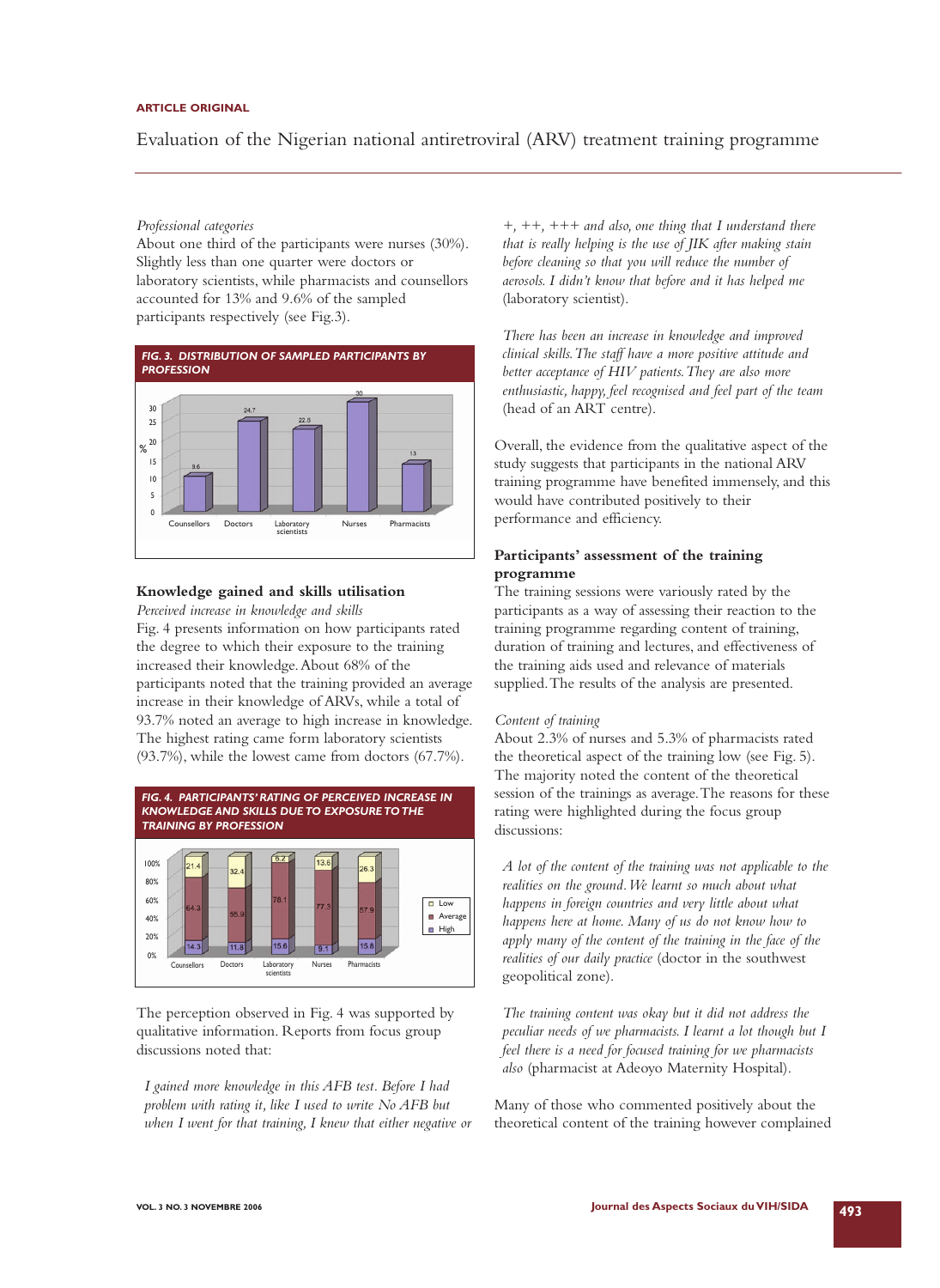Evaluation of the Nigerian national antiretroviral (ARV) treatment training programme



about the inadequacy of the time allocated to the practical session and the conduct of the practical sessions. Some comments are noted below:

*The conveyors reduced the number of days for the training from 4 to 3 days.The training had more time for theory than practical.The theory sessions were satisfactory but the practical sessions were rushed and therefore unsatisfactory. The trainees only got to watch the trainers use equipment and that was as practical as it got* (a health worker during the focus group discussion session).

In the same vein another participant said:

*Time for theory was enough, practical period was not enough especially with regard to viral load extraction and detection. Basic information was lacking in terms of counselling that made it difficult for most of them to understand.The practical aspect was not adequate* (one of the trainers).

## *Time allotted for lecture sessions*

Doctors generally rated the adequacy of time allotted for lecture sessions as average to high (94.4%), while 25% of nurses felt that the adequacy of time allocation was low. Fig. 6 shows the professional rating of the adequacy of time allocated for the lecture sessions.



#### *Use of training aids*

The training aids used during the training included provision of the training manual, a background reading document to enhance understanding of the training content, a complementary CD training kit on the contents of the training manual, information on possible reading materials, and contacts for networking. Generally, few participants indicated that the training aids used during training sessions were ineffective (see Fig. 7).



One of the comments from participants on the training material provided was:

[materials provided were] *1 CD-ROM, 1 manual for VCT … The VCT manual is rich in information but not adequate.There were inadequate female condoms to practicalize the teaching. If adequate samples will be given the training will look lively* (participant from the North East).

### *Training quality*

The study examined the quality of the training received by the participants regarding its relevance to their job needs, how well they were involved in the learning process, the knowledge and skills they acquired, and the extent to which the training prepared the participants to use the knowledge and skills acquired on their jobs. Participants were asked to retrospectively rate the training against this background and expectations.

Only a relatively small proportion of the participants in all the professions indicated that the training was highly relevant to their job needs.The highest in this category were pharmacists (15.8%) followed by counsellors and doctors (14.3% each), laboratory scientists (12.5%) and nurses (11.4%). It is interesting to note that a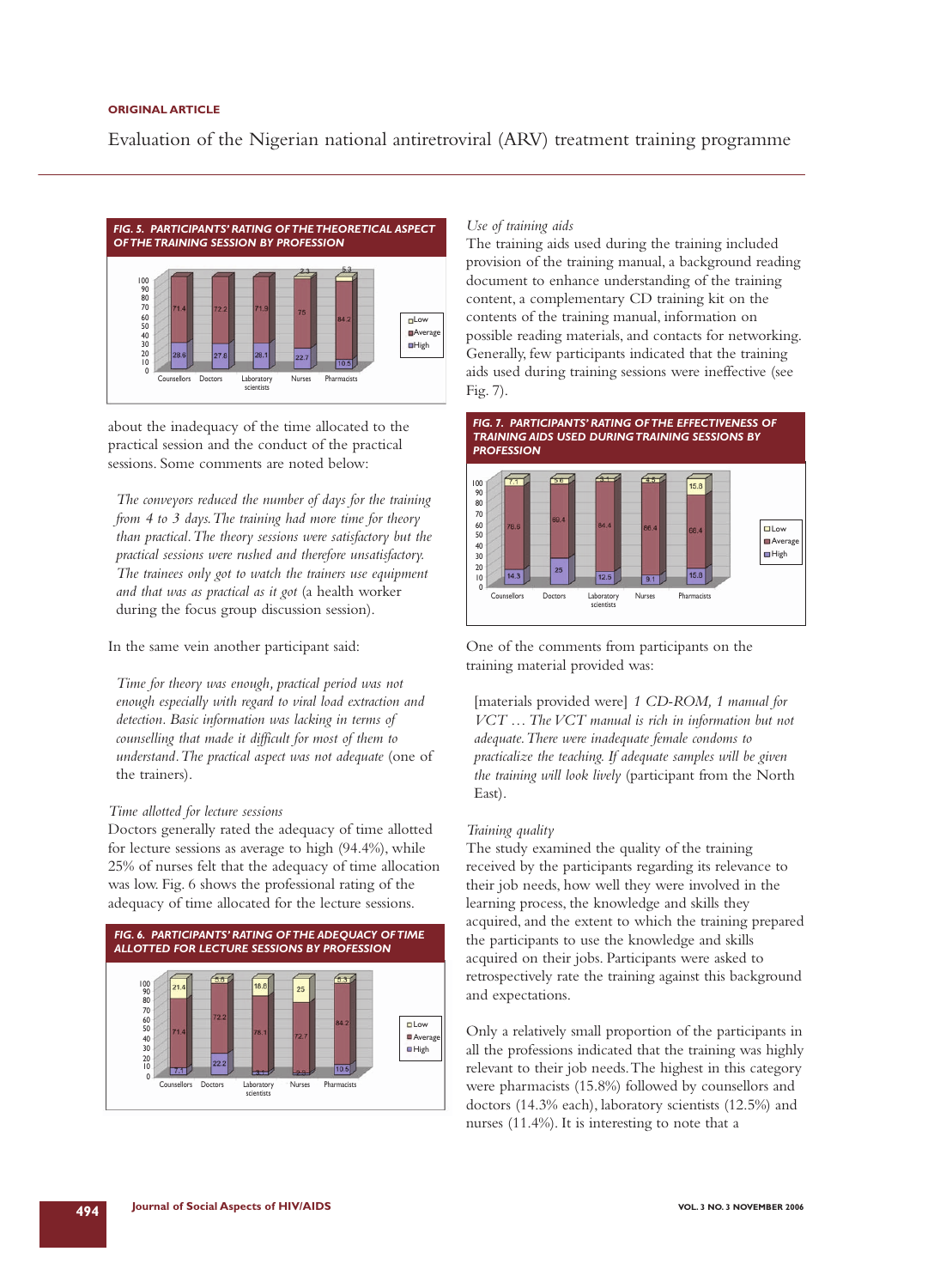Evaluation of the Nigerian national antiretroviral (ARV) treatment training programme

significant proportion of pharmacist (42.1%) rated the relevance of the training as low to their job needs.This is unusually high compared with the other professional categories like counsellors (28.6%), doctors (20%), nurses and laboratory scientists with 4.5% and 3.1% respectively.

Again, only a small proportion of pharmacists (21.1%), laboratory scientists (11.8%), counsellors (14.3%), doctors (11.8%) and nurses (9.1%) rated their level of involvement in the learning process as high (see Fig. 8).



# *Utilisation of knowledge and skills gained at service delivery points*

The client interviews sought information on the quality of service provided at the facility level.These range from practices indicating level of stigma, tracking of drug intake, adherence counselling, to accuracy of documentation. Frequencies of response to the questions indicating the quality of service provided are presented in Table 1.

## *Level of discrimination*

The level of discrimination in the provision of health services appears to be low, with less than 30% of hospitals sampled having discriminatory practices (evidenced by the report from the first section of Table 1.This may, in part, be attributed to the training, based on evidence from the in-depth interviews.A respondent summarised the observed changes as follows:

*The training has reduced the level of stigma and discrimination displayed by staff that are now friendlier. Before now, nurses would hesitate to give injection to positive patients but now they feel it's okay provided they are well protected* (participant from UDUTH).

#### *TABLE 1. QUALITY OF SERVICE DELIVERY OBSERVED IN SELECTED CENTRES PARTICIPATING IN NATIONAL ARV TRAINING, 2005*

| <b>Quality of service indicator</b>                                                       | $N = 15$        | %              |
|-------------------------------------------------------------------------------------------|-----------------|----------------|
| Level of stigma                                                                           |                 |                |
| Are there segregated waiting and consulting<br>facilities for patients?                   | 4               | 26.67          |
| Is separate medical equipment used for                                                    |                 |                |
| infected patients?                                                                        | C               | 13.33          |
| Over-zealous use of safety precautions<br>Are the case notes marked with special symbols? | 2<br>3          | 13.33<br>20.00 |
|                                                                                           |                 |                |
| <b>Tracking drug intake</b><br>Do attending clinicians routinely enquire about            |                 |                |
| drug usage?                                                                               | 13              | 86.67          |
| Are adherence monitoring tools available in                                               |                 |                |
| the clinic?                                                                               | 8               | 53.33          |
| Are the adherence monitoring tools being used<br>routinely?                               | 7               | 46.67          |
| Do the attending pharmacists inspect patients'                                            |                 |                |
| used drug foil?                                                                           | 9               | 60.00          |
| <b>Adherence counselling</b>                                                              |                 |                |
| Any adherence counselling for new patients                                                |                 |                |
| before drug collection                                                                    | $\overline{13}$ | 86.67          |
| Any adherence counselling for old patients<br>coming for drug refill                      | $\overline{2}$  | 80.00          |
| Are the pharmacists involved in the                                                       |                 |                |
| adherence counselling?                                                                    | 13              | 86.67          |
| How confidentiality is maintained                                                         |                 |                |
| Case note only handled by authorised                                                      |                 |                |
| personnel                                                                                 | 15              | 100.00         |
| Case note kept in secure environment<br>Is consultation, counselling and result           | 15              | 100.00         |
| disclosure individualised?                                                                | 15              | 100.00         |
| Documentation of care                                                                     |                 |                |
| Written records of consultation on                                                        |                 |                |
| each clinic visit                                                                         | 15              | 100.00         |
| Documented evidence of drugs                                                              |                 |                |
| dispensed on each visit                                                                   | 15              | 100.00         |
| Documented evidence of counselling                                                        |                 |                |
| sessions                                                                                  | 9               | 60.00          |

## *Tracking of drug intake*

As reported in Table 1, a good number of the sampled ART centres (13 of the 15) had their attending clinicians routinely enquiring about drug usage from patients. However, just over 50% had adherence monitoring tools (8 out of 15) and less than 50% use these tools routinely (7 out of 15).

#### *Adherence counselling*

A good number of centres had ARV drug adherence counselling structures in place (13 out of 15). It was also observed that pharmacists were involved in the adherence counselling of patients in 13 of the 15 centres. Evidence from the FGD sessions indicated that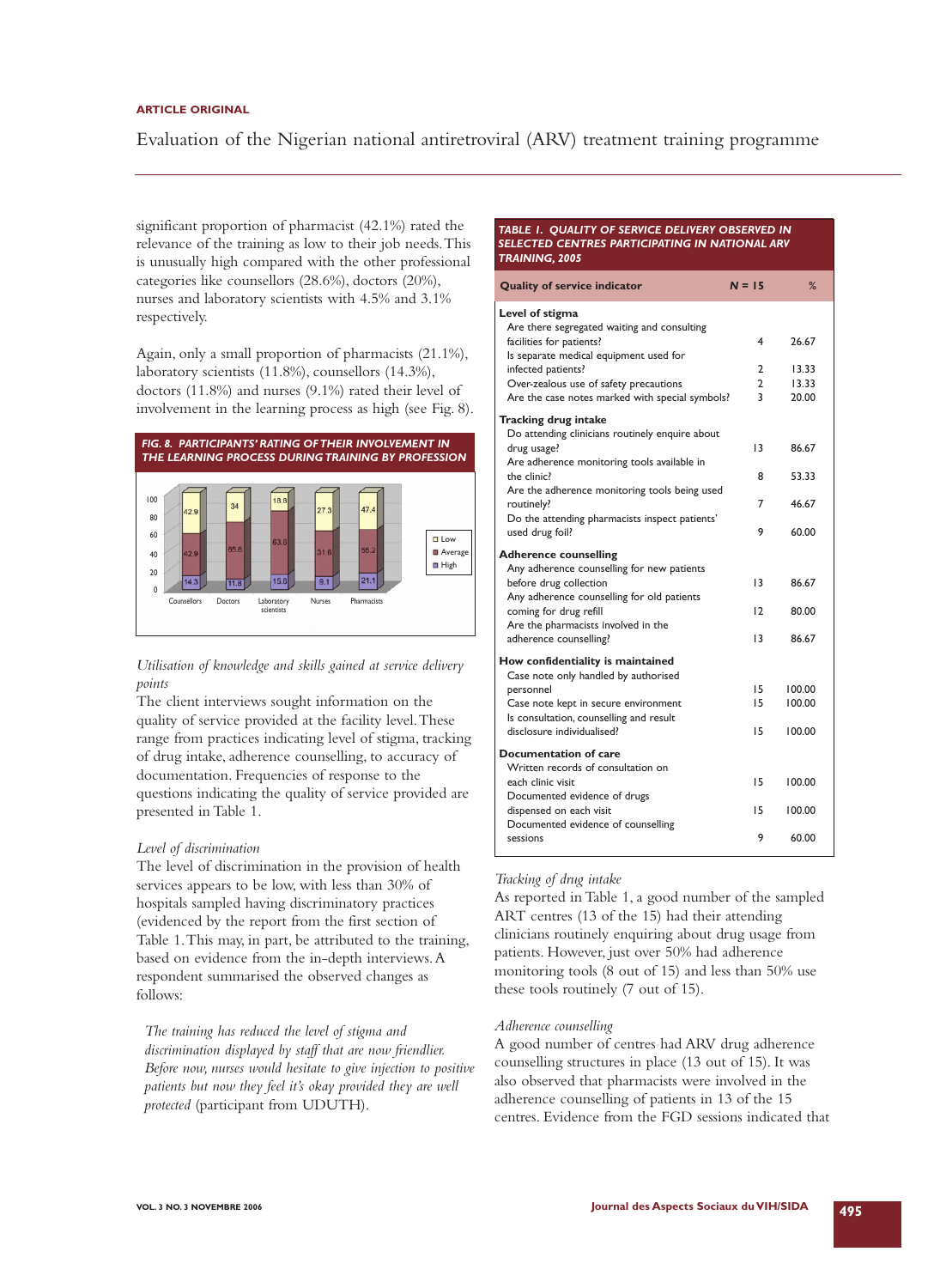Evaluation of the Nigerian national antiretroviral (ARV) treatment training programme

the training contributed significantly to this observed improvement in the quality of services at the delivery point:

*The strong point of the course included exposure to current information on HIV/AIDS … and on patient management. Participants also valued the knowledge on adherence counselling* (participant from ABUTH).

*Observed changes include better quality counselling, adherence counselling is now given to all patients before they collect their prescription* (participant from AKUTH).

*Adherence counselling is done for all patients at every visit by all team members, including the pharmacist, the doctors and data managers* (participant from UCH).

## *Maintaining confidentiality*

Table 1 indicates that in all the evaluated ART centres, confidentiality with respect to case note handling and disclosure of information on patients was maintained.A head of unit summarised his observation on the outcome of the training on the service delivery between the trained staff and the untrained ones this way:

*The training has had significant impact on the service delivery.This is most noticeable amongst the pharmacists, nurses and the laboratory staff.There is a big difference in their attitudes to PLWHA.They are also better in ensuring confidentiality of information in comparison to untrained staff* (MHY).

#### *Documentation of care*

In like manner, there was a high level of documentation of care given to patients in almost all the centres. In all 15 centres there were written records of consultation on each clinic visit and documented evidence of drugs dispensed on each visit, and 9 centres had evidence of documented counselling sessions.The ethnographic assessment suggests improved quality of service delivery in the participating health institutions.This was strongly corroborated by this response from a participant during the FGD:

*There are very noticeable differences between the trained staff and the untrained.The training has had significant impact on the quality of service delivery at the centre.The trained staff keep better records, are less hasty to prescribe ARV and*

*are better at counselling patients on drug adherence* (head of unit at NIMR).

**Challenges faced in utilising the acquired skills** The information presented showed that many of the participants did not have the opportunity to use the knowledge and skills acquired from the training very frequently.This problem was most prevalent among pharmacists (47.4%), doctors (47.1%) and laboratory scientists (42.3%), and remains a problem among considerable proportion of counsellors (38.5%) and nurses (34.1%).

Fig. 9 shows that lack of resources was the single most important reason the participants identified as militating the use of knowledge and skills acquired through the training.This was the challenge for 70% or more of doctors, laboratory scientists, and pharmacists, and constituted a challenge to more than half of the nurses and counsellors.Another frequently mentioned challenge, as shown in Fig. 9, was lack of support and motivation from the institution and colleagues that cut across the different professions.



*Factors affecting utilisation of acquired knowledge and skills* Seventy per cent of participants believed that unavailability/inadequacy of facilities and resources greatly hindered their application of the knowledge and skills acquired from the training programme.The remaining participants (17%) mentioned inaccessibility to and unavailability of ARVs, and 13% mentioned lack of support from management and colleagues (see Fig. 10).

These limiting/enhancing factors were also highlighted by informants in many focus group discussions and indepth interviews.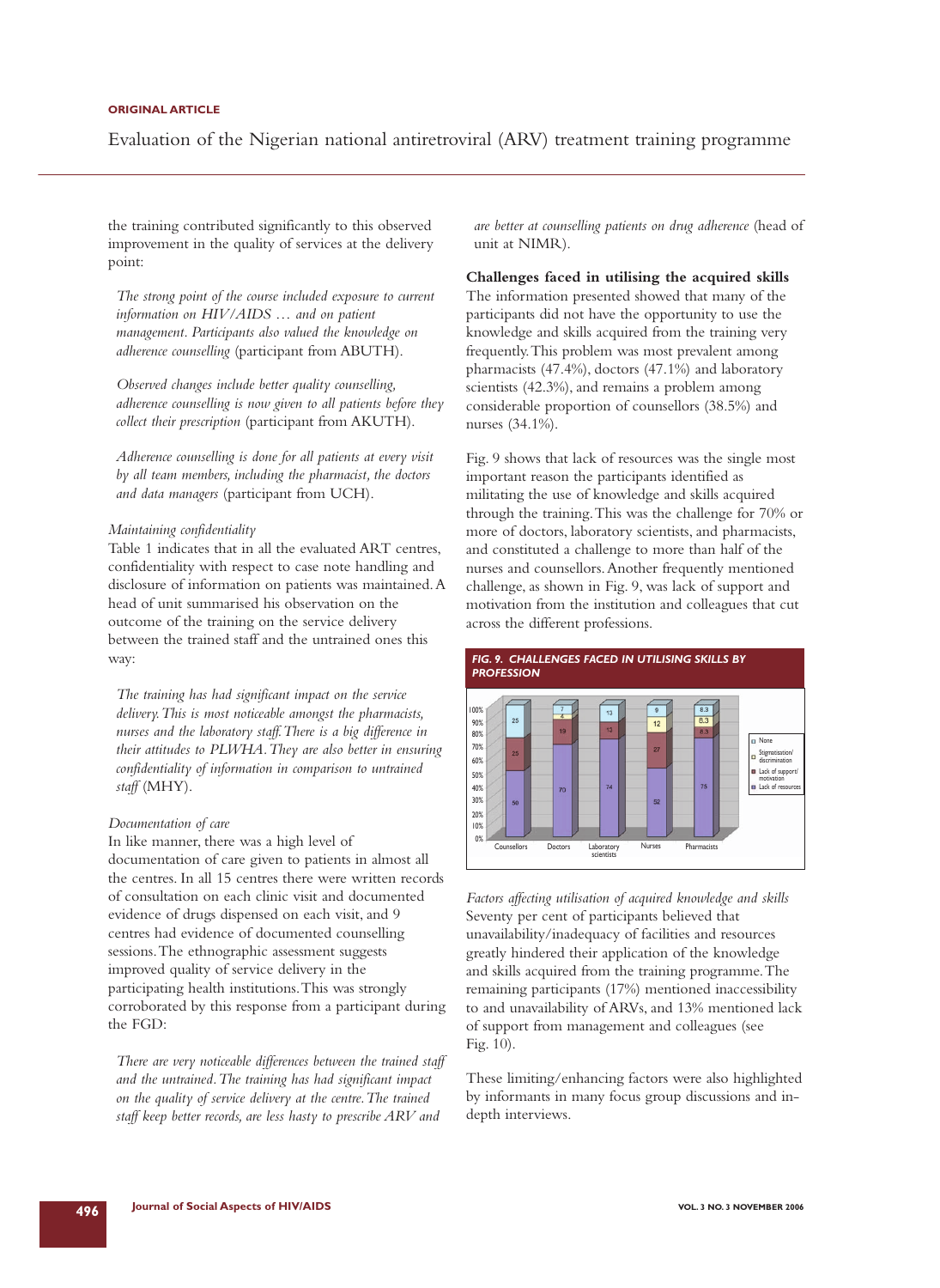Evaluation of the Nigerian national antiretroviral (ARV) treatment training programme



*The equipment that are being used in our centres have to be upgraded … like the CD4 count – the method we are using is very cumbersome and is not the best* (participant from UDUTH).

*The only problem we are having is that of the ARVs which are not within reach fully in the HIV centre* (participant from Dalhatu Hospital – a private clinic).

*Even though the clinic provides VCT, it has not been able to fully utilise the skills acquired due to the lack of drugs.The MD feels that the training efforts so far have been a waste* (Bamby private clinic).

## *Client assessment of the quality of service provided by health personnel*

Fig. 11 shows that most of the clients interviewed described the quality of service they received from the health personnel in the sampled clinics as good. Doctors enjoyed the highest rating of good service provision (92.1%), followed by nurses (76.3%).



Table 2 summarises clients' responses to quality of care offered at the service delivery points studied, and the findings strongly suggest that they were satisfied with the services offered at these centres.

#### *TABLE 2. CLIENT PERCEPTION OF THE SERVICES PROVIDED AT THE SAMPLED SERVICE DELIVERY POINTS*

| ltem                                                                      | Yes $(N = 38)$ | (%)  |
|---------------------------------------------------------------------------|----------------|------|
| Do service providers listen to your<br>problems?                          | 35             | 89.7 |
| Do service providers assure you of<br>confidentiality/privacy?            | 32             | 82.1 |
| Do service providers advise you to<br>return for follow-up visits?        | 35             | 89.7 |
| Do service providers discuss your<br>drug intake with you on every visit? | 33             | 84.6 |
| Have there been any changes in the<br>quality of services over the years? | 29             | 74.4 |

### **Drugs and supplies management**

About 40% of the sampled institutions maintain the ARV pharmacy separately from that of the institution. About 75% (28 institutions) stocked the approved national ARV drugs.All the institutions that stocked the approved national ARV drugs reported that the drug list contained first-line ARVs, and about 61% reported that their list contained second- line ARVs. However, few institutions (18%) that stocked approved national ARV drugs said their list included medications for opportunistic infections.

#### *TABLE 3. DRUGS AND SUPPLIES MANAGEMENT INDICATORS OF INSTITUTIONS PARTICIPATING IN NATIONAL ARV TRAINING PROGRAMME 2005*

|                                                                                                 | Yes<br>$(N = 28)$ | %    |
|-------------------------------------------------------------------------------------------------|-------------------|------|
| Drugs                                                                                           |                   |      |
| Does the ARV pharmacy differ from the<br>institution pharmacy?                                  | 15                | 39.5 |
| Does the institution stock the approved<br>national ARV drugs?                                  | 28                | 100  |
| If yes, does the drug list contain 1st line ARVs?                                               | 28                | 100  |
| If yes, does the list contain 2nd line ARVs?                                                    | 17                | 60.7 |
| Does the drug list contain medications for Ols?                                                 | 26                | 92.9 |
| Supplies management and logistics                                                               |                   |      |
| Commodity security                                                                              | $\overline{14}$   | 50   |
| Forecasting                                                                                     | $\overline{2}$    | 42.9 |
| <b>Ouantification</b>                                                                           | 10                | 35.7 |
| Sourcing                                                                                        | $\overline{6}$    | 57.1 |
| Storage                                                                                         | 16                | 57.1 |
| Data management                                                                                 | 8                 | 28.6 |
| Is there a monitoring system in place to ensure<br>a continuous flow of supplies of key ARV and |                   |      |
| Ols drugs?                                                                                      | 15                | 53.6 |
| Are there adequate storage facilities for ARVs in<br>your institution?                          | 20                | 71.4 |
| Is there a process in place (security) to protect<br>drugs from loss, theft or misuse?          | 24                | 85.7 |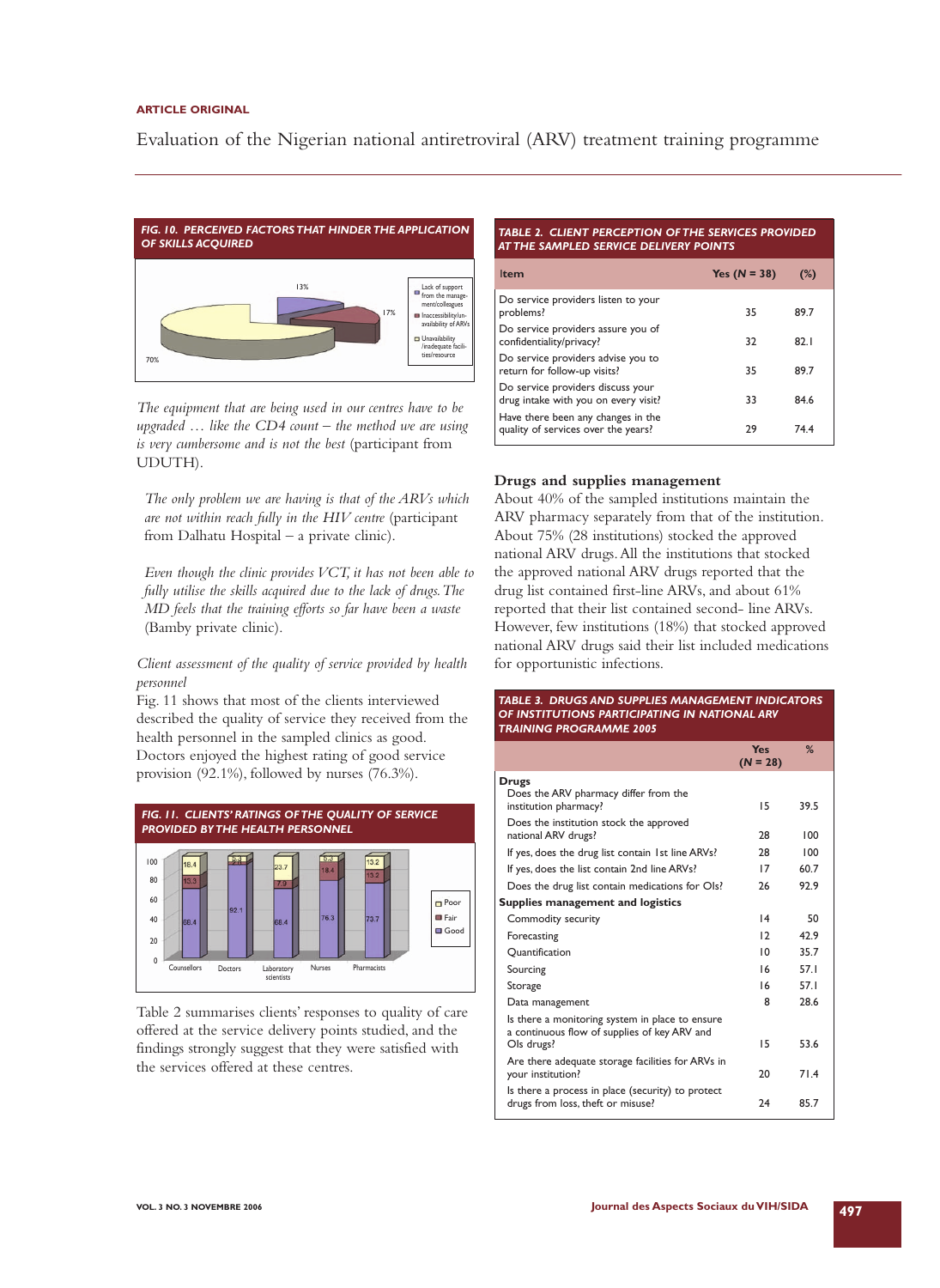Evaluation of the Nigerian national antiretroviral (ARV) treatment training programme

Among the 28 institutions that stocked approved ARVs, about 50% had some form of commodity security, 43%, 36% and 57% respectively had a drug forecasting system, quantification and sourcing procedures in place. Only 28% had a data management system in place. In the same manner about 54% reported they had in place a monitoring system to ensure continuous flow of supplies of key ARV and OIs drugs.Twenty of the 28 institutions (71.43%) reported adequate storage facilities for ARVs, while about 86% of the institutions had security in place to protect drugs from loss, theft or misuse.Table 3 shows a breakdown on the responses with respect to drug and supply management systems in place in these institutions.

# **Correlates of knowledge and skills utilisation among participants**

Background and institutional characteristics of the respondents were cross-tabulated with the indicators of the reported utilisation of the acquired knowledge and skills from the training.Table 4 shows that respondents in the mid-level of their career, aged 35 - 44 years, were more likely than others to be categorised as highly utilising their knowledge and skills on the job. There were no differences between male and female respondents on the level of knowledge and skills utilisation. Doctors and the nurses are more likely to be categorised as highly utilising their knowledge and skills than the other professionals.

Participants from institutions categorised as having good facilities were significantly more likely than others to be rated high in knowledge and skills utilisation than those from institutions with average or poor facilities.The reason may be that such facilities offered them more opportunities than others.

In a different way, sampled participants from institutions rated with average drug and supplies management practices were more likely to be categorised as highly utilising the knowledge and skills they acquired from the training than those from good or poorly rated institutions.The reason may be that those institutions offered more challenges to the participants than those with already established routines of drug and supplies management practices, such as the big, well-funded and established institutions.

The majority of respondents who perceived the overall training session as average were rated higher in the level of knowledge and skills utilisation than others who perceived the training sessions as either poor or high.All the participants who rated the overall training quality as high were more likely to be categorised as highly utilising the knowledge and skills acquired from the training.

In a similar pattern, while most of the respondents reported poor a working environment, the few who had a good working environment were all categorised as highly utilising the knowledge and skills they acquired from the training on their job compared with other categories.

## *TABLE 4. CORRELATES OF KNOWLEDGE AND SKILLS UTILISA-TION AMONG THE PARTICIPANTS*

| <b>Background variables</b>           | Level of skills utilisation |      |     |
|---------------------------------------|-----------------------------|------|-----|
|                                       | <b>High</b>                 | Low  | N   |
| Age*                                  |                             |      |     |
| Less than 34                          | 63.2                        | 36.8 | 38  |
| $35 - 44$                             | 67.1                        | 32.9 | 70  |
| 44 and above                          | 57.9                        | 42.1 | 38  |
| Sex                                   |                             |      |     |
| Male                                  | 64.8                        | 35.2 | 71  |
| Female                                | 64.3                        | 35.7 | 70  |
| <b>Professional category</b>          |                             |      |     |
| Counsellors                           | 71.4                        | 28.6 | 4   |
| Doctors                               | 60                          | 40   | 35  |
| Lab scientists                        | 50                          | 50   | 32  |
| <b>Nurses</b>                         | 74.4                        | 25.6 | 43  |
| Pharmacists                           | 63.2                        | 36.8 | 19  |
| Institutional facilities rating $†$   |                             |      |     |
| Good                                  | 64.7                        | 35.3 | 68  |
| Average                               | 55.2                        | 44.8 | 29  |
| Poor                                  | 33.3                        | 66.7 | 3   |
| Drug and supplies management          |                             |      |     |
| Good                                  | 65.8                        | 34.2 | 38  |
| Average                               | 66                          | 34   | 50  |
| Poor                                  | 47.1                        | 52.9 | 17  |
| <b>Assessment of training session</b> |                             |      |     |
| High                                  | 51.7                        | 48.3 | 29  |
| Average                               | 71.4                        | 28.6 | 98  |
| Poor                                  | 42.1                        | 57.9 | 19  |
| <b>Training quality</b>               |                             |      |     |
| High                                  | 100                         | 0.0  | 21  |
| Average                               | 61                          | 39   | 59  |
| Poor                                  | 54.5                        | 45.5 | 66  |
| Work environment support              |                             |      |     |
| <b>High</b>                           | 100                         | 0.0  | 15  |
| Average                               | 75                          | 25   | 16  |
| Low                                   | 60.4                        | 39.6 | 106 |
| $*$ <sub>D</sub> ≤ 0.05               |                             |      |     |
| $\phi \leq 0$ l                       |                             |      |     |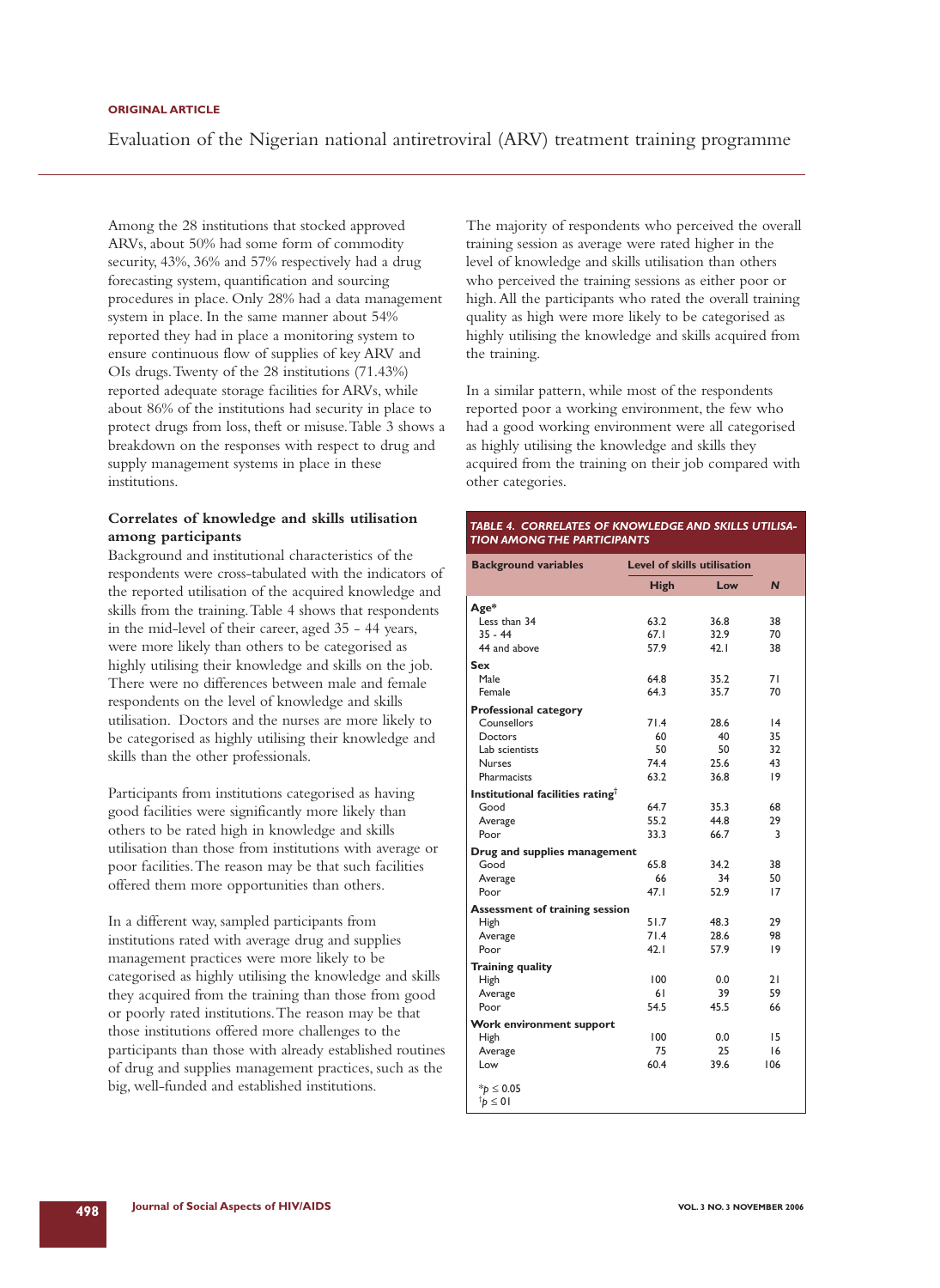Evaluation of the Nigerian national antiretroviral (ARV) treatment training programme

Table 5 contains information on respondents who reported some noticeable changes in their performance with the utilisation of knowledge and skills acquired from the training against the background of their socio-economic characteristics, training experience and work environment.This was highest among those in the age cohort 35 - 44 years. Men were more likely to report noticeable changes in performance than women; and doctors and nurses were more likely to report changes in performance after exposure to the training than the other professional categories.

*TABLE 5. CORRELATES OF REPORTED CHANGES IN PERFORMANCE AMONG THE PARTICIPANTS*

| <b>Background variables</b>                                                                                                                     | <b>Perceived changes in</b><br>performance |      |                 |
|-------------------------------------------------------------------------------------------------------------------------------------------------|--------------------------------------------|------|-----------------|
|                                                                                                                                                 | High                                       | Low  | N               |
| $Age*$                                                                                                                                          |                                            |      |                 |
| Less than 34                                                                                                                                    | 31                                         | 69   | 36              |
| $35 - 44$                                                                                                                                       | 35.3                                       | 64.7 | 68              |
| 44 and above                                                                                                                                    | 21.9                                       | 78.I | 32              |
| <b>Sex</b>                                                                                                                                      |                                            |      |                 |
| Male                                                                                                                                            | 36.2                                       | 63.8 | 69              |
| Female                                                                                                                                          | 23.4                                       | 76.6 | 64              |
| <b>Professional category</b>                                                                                                                    |                                            |      |                 |
| Counsellors                                                                                                                                     | 15.4                                       | 84.6 | $\overline{13}$ |
| Doctors                                                                                                                                         | 30.3                                       | 69.6 | 33              |
| Lab scientists                                                                                                                                  | 33.3                                       | 66.7 | 27              |
| <b>Nurses</b>                                                                                                                                   | 33.3                                       | 66.7 | 42              |
| Pharmacists                                                                                                                                     | 37.7                                       | 73.7 | 9               |
| Institutional facilities rating                                                                                                                 |                                            |      |                 |
| Good                                                                                                                                            | 17.9                                       | 82.1 | 67              |
| Average                                                                                                                                         | 28                                         | 72   | 25              |
| Poor                                                                                                                                            | 0.0                                        | 100  | 3               |
| Assess drug and supplies management                                                                                                             |                                            |      |                 |
| Good                                                                                                                                            | 27                                         | 73   | 37              |
| Average                                                                                                                                         | 23.4                                       | 76.6 | 47              |
| Poor                                                                                                                                            | 27                                         | 73   | 15              |
| <b>Assessment of training session</b>                                                                                                           |                                            |      |                 |
| High                                                                                                                                            | 18.5                                       | 81.5 | 27              |
| Average                                                                                                                                         | 33.7                                       | 66.3 | 92              |
| Poor                                                                                                                                            | 35.3                                       | 64.7 | 17              |
| <b>Training quality</b>                                                                                                                         |                                            |      |                 |
| High                                                                                                                                            | 90.5                                       | 9.5  | 21              |
| Average                                                                                                                                         | 32.1                                       | 67.9 | 53              |
| Poor                                                                                                                                            | 9.7                                        | 90.3 | 62              |
| Work environment support                                                                                                                        |                                            |      |                 |
| Good                                                                                                                                            | 93                                         | 7    | 15              |
| Average                                                                                                                                         | 62.5                                       | 37.5 | 16              |
| Low                                                                                                                                             | 17.1                                       | 82.9 | 105             |
| Skills utilisation <sup>†</sup>                                                                                                                 |                                            |      |                 |
| High                                                                                                                                            | 38.5                                       | 61.5 | 91              |
| Low                                                                                                                                             | 15.6                                       | 84.4 | 45              |
| $*$ <i>p</i> ≤ 0.05<br>$\phi \leq 0$ l<br>Categories were pooled together to increase cell frequency to 5 and above<br>for chi square estimate. |                                            |      |                 |

Participants from institutions categorised as having good facilities were significantly more likely to report changes in their performance than other participants. Differences in reported changes in performance were not as clear cut between participants from institutions categorised as having good, average or poor drug assessment and management practices.

Respondents who rated the training session high were more likely to report high noticeable changes in their performance. Similarly, participants who enjoyed good working environment were more likely to report high noticeable changes in their performance than other participants.

Finally, participants who were categorised as highly utilising the knowledge and skills acquired through exposure to the training programme were significantly more likely to report high noticeable changes in their job performance than those whose utilisation of the skills were categorised as low.

## **DISCUSSION**

This evaluation was designed to assess the effectiveness of the national ARV training programme and its effect on the performance of the trained health workers, and to determine if this has resulted in improvement in quality of services provided at their health facilities.

Generally most participants believed that knowledge and skills gained at the training was average, while laboratory scientists and nurses appeared to have benefited most with respect to knowledge acquisition from the training. It was not possible to compare pretest results with post-tests immediately following training to assess immediate knowledge acquisition, and at 6 months to assess knowledge retention, due to inaccessible data. However, information gathered from the qualitative data helped to reinforce the quantitative data collected in this respect.

Information presented revealed that about 50% of the participants were not able to utilise the skills gained due to many factors, including poor institutional capacities, lack of support and motivation from institutions and colleagues. Only very few participants (2.4 - 18.8%) admitted receiving high support from their supervisors in the performance of their tasks. These same problems have been observed in other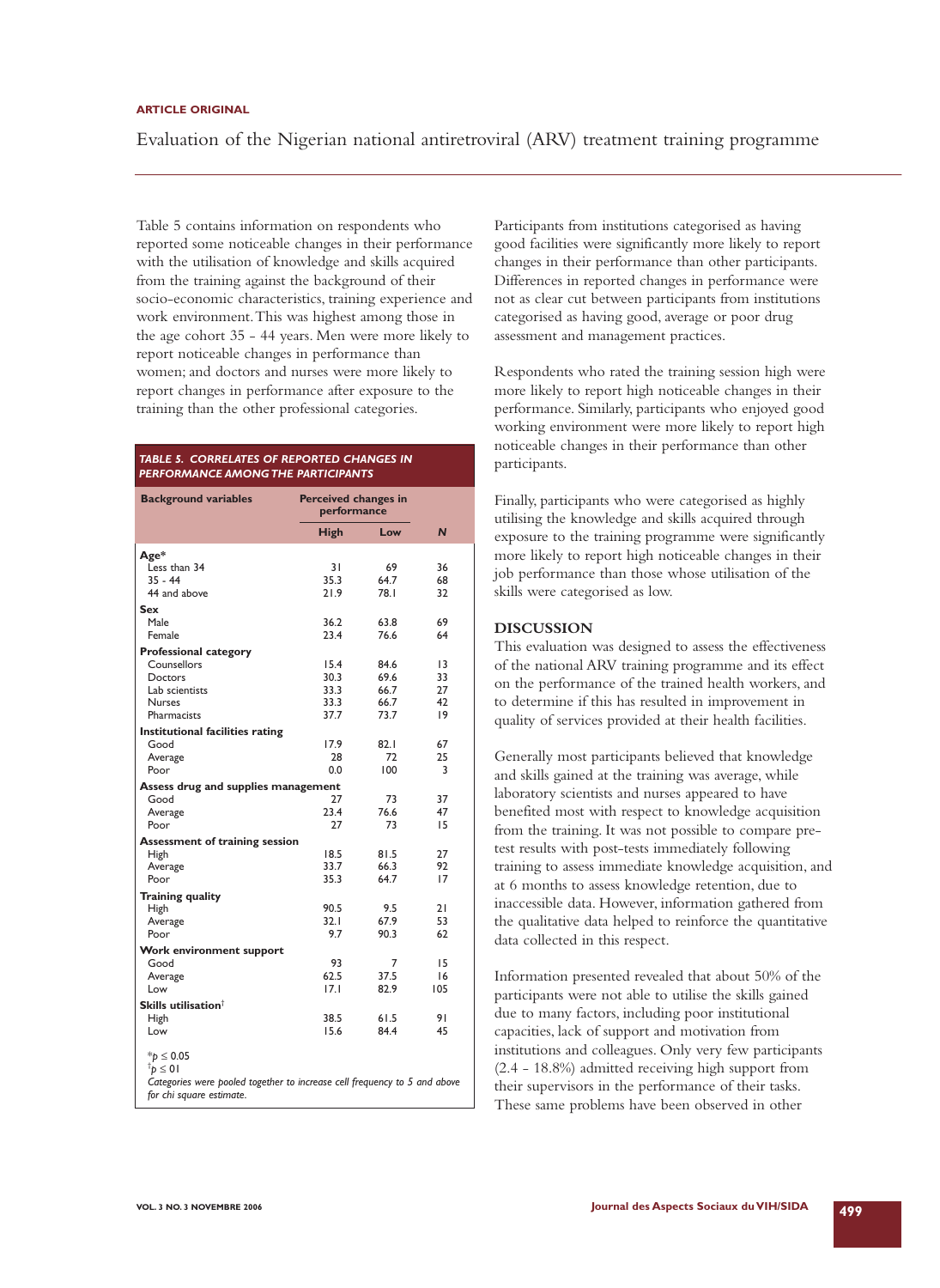Evaluation of the Nigerian national antiretroviral (ARV) treatment training programme

studies (FMOH, 2003).As documented in the Prime II report, trainees and supervisors experienced frustrations when they observed that upon completion of training, the learners had demonstrated the skills competently and passed the knowledge tests, only to be unable to use these same skills at their work place.The implication of the foregoing is that for future training, the selection of health workers must take into consideration the opportunities available in their centres to practise or make use of what they have learned.

The importance of the need for a supportive and facilitative working environment in the utilisation of skills and knowledge acquired is corroborated by the report of this analysis, which noted that participants from institutions categorised as having good facilities were significantly more likely than others to be rated high in knowledge and skills utilisation than those from institutions with average or poor facilities.Also, participants who enjoyed a good working environment were more likely to report high noticeable changes in their performance than other participants.There is therefore a need to simultaneously address the needs of these ART service/potential service centres to ensure that as the capacities of personnel are built to provide services, there are complementary facilities and an enabling working environment to facilitate the provision of quality services.

In addition, knowledge and skill acquisition by participants could be further facilitated through improving the content of the training sessions: the training content should be made more relevant to the Nigerian environment and situation, taking cognisance of the peculiarities in our environment.As one participant noted:

*We were trained about the need to store some of the firstand second-line drugs in refrigerators. Here in Nigeria where electricity is a luxury, how do we ensure that? Why can't we have nationally listed drugs that do not need electricity to ensure potency?* (participant from Southwest).

There should also be more sessions devoted to practice as this further ensures skills acquisition.A number of participants noted that the sessions did not give them enough time to have hands-on practical experience. One of the participants noted:

*It is important that we also acquire some of these laboratory skills as there would be times in the primary health centre were we may be the only skilled hands.We may then need to be the persons to conduct these tests* (nurse in Adeoyo Maternity Hospital, Ibadan).

Sessions could also me made more interactive.This could be achieved through the training of trainers on teaching methodology.This may help in ensuring that the trainers make their sessions more participatory and thereby more educative.

The study also noted that respondents in the mid-level of their career, aged 35 - 44 years, were more likely than others to be categorised as highly utilising their knowledge and skills on the job.There were however no differences between men and women on the level of knowledge and skills utilisation.This finding has great significance in the selection of future participants for the workshop. It may therefore be important that while ensuring a gender balance in the representation of participants at future trainings, emphasis should be placed on selection of personnel in their mid-career level within the age bracket 35 - 44 years.This would not only ensure the high utilisation of knowledge and skills on the job, but also possibly ensure on-the-job training of other personnel, as well as long-term utilisation of the knowledge and skills acquired.

On the other hand, for the training institution, competency-based training requires careful planning, preparation and coordination among various constituencies involved in the process of training. Roles, responsibilities, timelines and channels of communication should be identified and clarified at every level.A programme management plan should be built into the training programme document to serve as a point of reference (Schenck-Yalesias, 2004).There is also a need to develop a training policy, and plan and improve trainer skills; to establish a specific group of trained clinical instructors; and develop a curriculum to train trainers.These would together help to ensure the development of effective and efficient training programmes (Igbal, 1988).

The foundations for generating action to meet the daunting challenges posed by HIV/AIDS are clear policies, effective strategic planning and sound decision-making processes.These foundations help to create strong partnerships, to make the best use of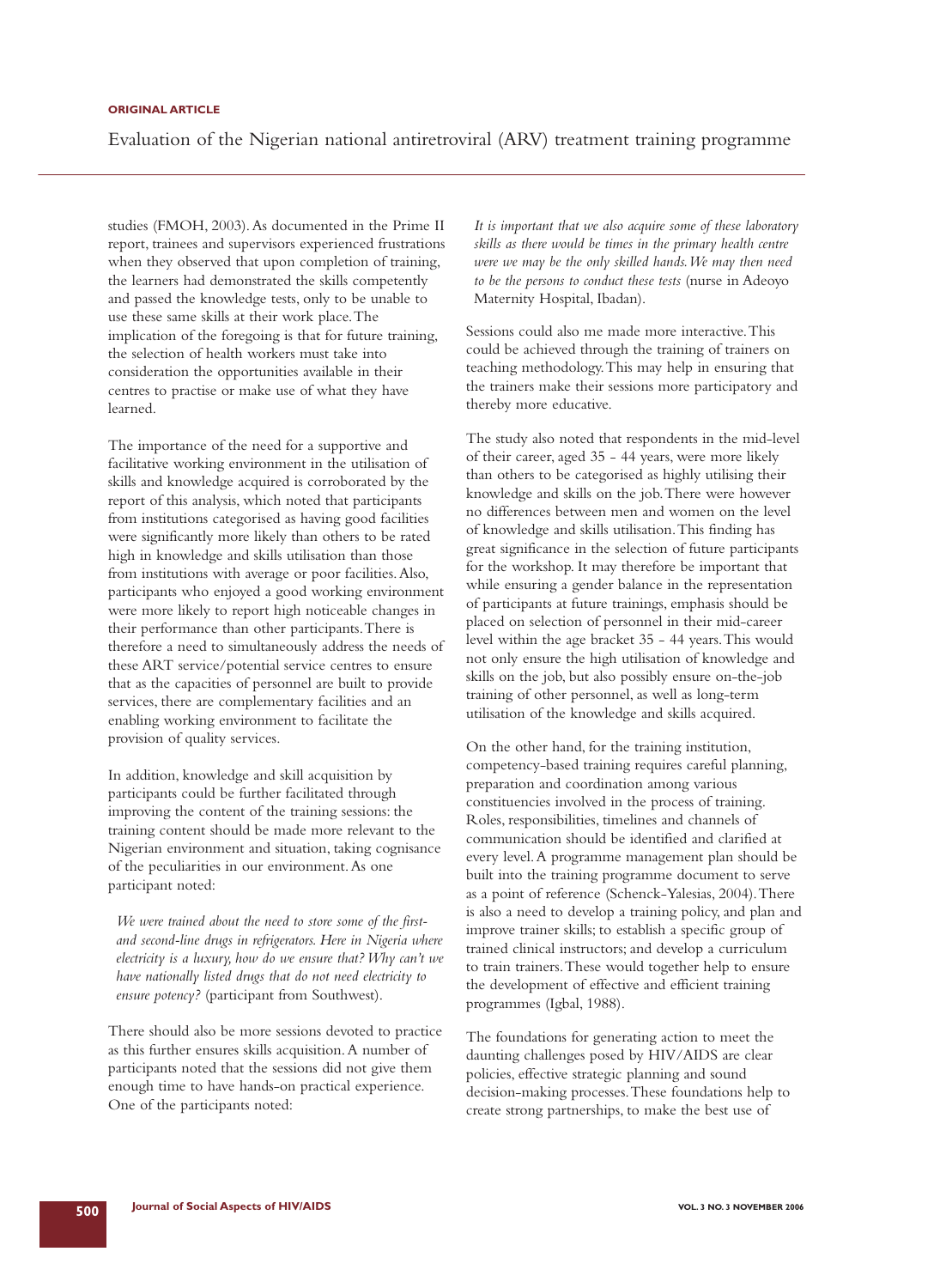Evaluation of the Nigerian national antiretroviral (ARV) treatment training programme

human and financial resources, and to generate positive outcomes (WHO, 2003).The success of HIV/AIDS prevention, treatment and care programmes depends on the creation of an enabling environment. In such an environment, relevant stakeholders have the capacity, skills and opportunities to meaningfully participate in the process, and human and material resources are mobilised to address priority action areas (Future Groups, 2004).According to Kombe *et al.*, while the government's programme has achieved significant success, there are a number of issues that need to be addressed before the programme can be successfully expanded.Among these factors is the need for a coordinated training programme on ARVs.A successful ARV programme requires more than just an adequate budget.The development of clinical protocols, training curricula, logistic plans etc. is also crucial (Howard *et al.*, 1992).

For all these to work out well, there is the need for a definite national training policy that gives clear directions on the necessary steps to actualise these goals.This will ensure that training programmes are well planned and coordinated to allow for effective synergy and leveraging in order to achieve the desired efficiency in the use of resources available for training. This will greatly support the mobilisation of the critical mass of health workers needed to fight the HIV/AIDS pandemic in Nigeria. Recent review of many of our national HIV/AIDS policy documents does not reveal clear policies and plans for training health workers on HVI/AIDS in general, and antiretroviral drug management in particular (Federal Government of Nigeria, 2003; 2005).Attempts should be made to fill this obvious gap. Experience of NIMR ARV training and this evaluation report should be instructive and can be used as advocacy tools for promoting a sound policy environment for training in general.

# **RECOMMENDATIONS**

The study raises many issues which are pertinent to Nigeria meeting its treatment target as the country begins its scale-up programme. Some of these essential steps are listed as recommendations below:

• Definite training needs assessment and formative evaluation, as well as a systematic monitoring and evaluation plan must be put in place for all future training, to allow for better monitoring and

evaluation processes, which would help address the needs of the clients.

- Planning of training should be accompanied by creating the right work environment for the trainees on return from the workshop. Institutions and colleagues should be sensitised on the necessary support systems needed for effective comprehensive HIV/AIDS management at health facilities.
- The training programme should be professionally focused – training curricula should be developed to train specific health sector cadres involved with ART service provision.This would help to improve knowledge and skills acquisition and utilisation on the job, as well as address specific training needs of each health sector cadre.
- In some cases, duration of training should be increased to allow more time for practical sessions and other competency-based activities.
- Problem-solving supportive supervision and occasional refresher courses should be introduced to ensure continuous quality improvement.
- Specific national training policies and plans must be put in place to ensure sustainability, credibility and continuity.
- Future evaluation designs should incorporate more innovative methods of objectively assessing clients' perceptions of quality of services rendered.

## **CONCLUSION**

Evidence from the study suggests that the national ARV programme training was of immense benefit to health workers involved in the management of HIV/AIDS patients.This is significant. For an effective and comprehensive HIV/AIDS management programme, well-trained and motivated personnel are an obvious imperative. Key strengths of the training programme included having a core group of experienced ARV personnel as facilitators, as well as the number of key stakeholders who were bought into the programme, making it more sustainable. However, the programme could be improved through the allocation of more time to the practical component of the training as well as ensuring that the training content takes cognisance of the peculiar needs of the Nigerian environment and try to address these.

Information presented revealed that about 50% of the participants were not able to utilise the skills gained. Over 70% of this problem was due to limiting factors